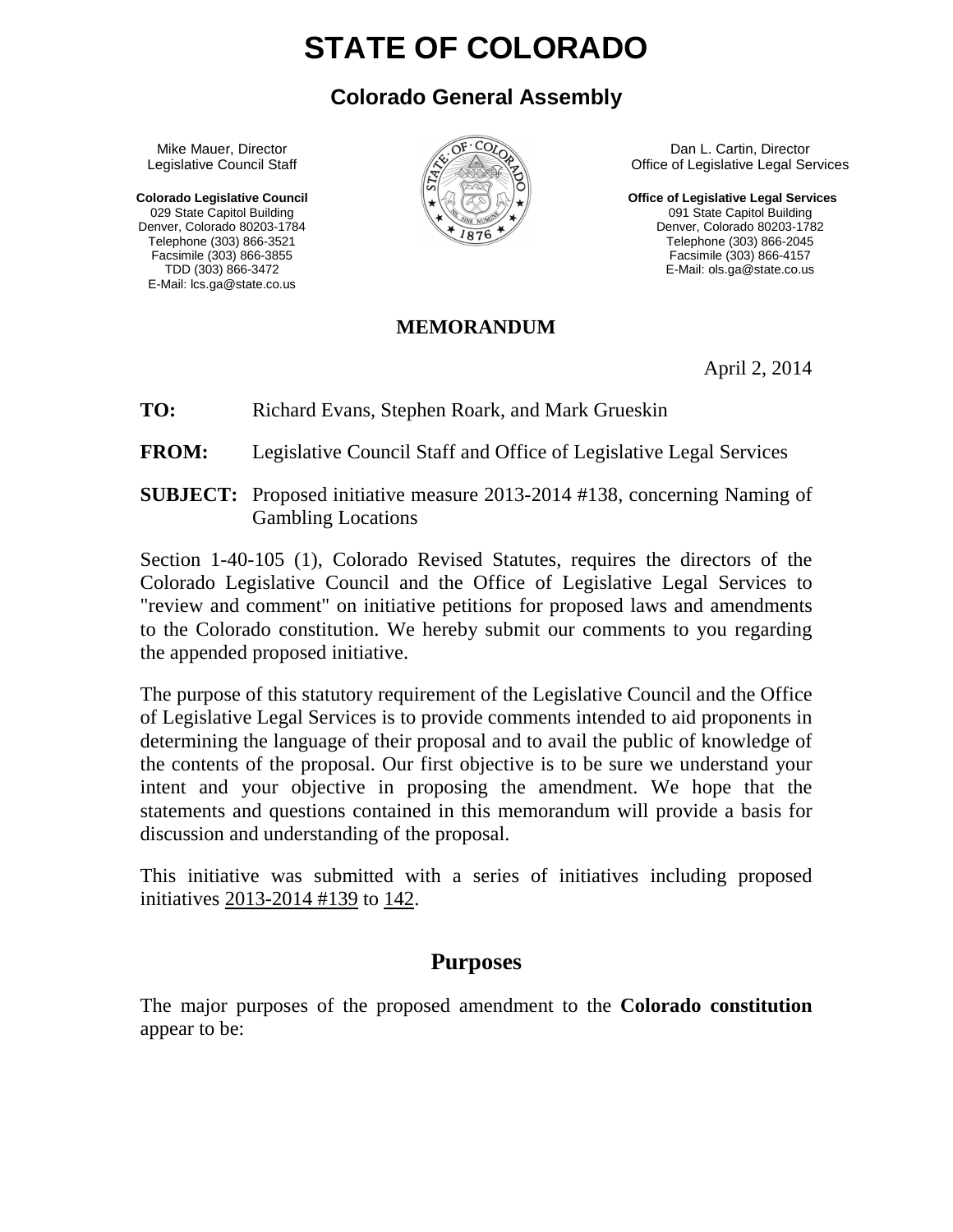- 1. To prohibit state licensing authorities from granting an exclusive license to conduct casino-style gambling at specific geographic sites identified in an initiative approved by the people at any general election;
- 2. To define casino-style gambling to include slot machines, poker, blackjack, craps, roulette, and video lottery terminals; and
- 3. To apply the prohibition on exclusive licenses to any other initiative adopted at the general election conducted on November 4, 2014, or any later election.

# **Technical Comments**

The following comments address technical issues raised by the form of the proposed initiative. These comments will be read aloud at the public meeting only if the proponents so request. You will have the opportunity to ask questions about these comments at the review and comment meeting. Please consider revising the proposed initiative as suggested below.

1. It is standard drafting practice to number each section, part, etc. that is being amended or added with a section number in capital letters and bold-faced type (e.g., **SECTION 1., SECTION 2.**) before the amending clause. For example:

> **SECTION** 1. In the constitution of the state of Colorado, **add** section 17 to article XVIII as follows:

- 2. Sections being added to the Colorado constitution are typically numbered in sequence. Currently, the last section under article XVIII of the Colorado constitution is section 16. Therefore, the proponents should number the new section of the proposed initiative as section 17 rather than section 18.
- 3. It is standard drafting practice to insert a left tab at the beginning of the first line of each new section, subsection, paragraph, or subparagraph, including amending clauses and section headings. See technical comment 1 for an example.
- 4. When definitions are included in a section, it is standard drafting practice to give notice of definitions in the section headnote. For example:

**Section 17. Naming of certain gambling locations in the constitution – prohibited – definition.** (1) NO STATE LICENSING AUTHORITY …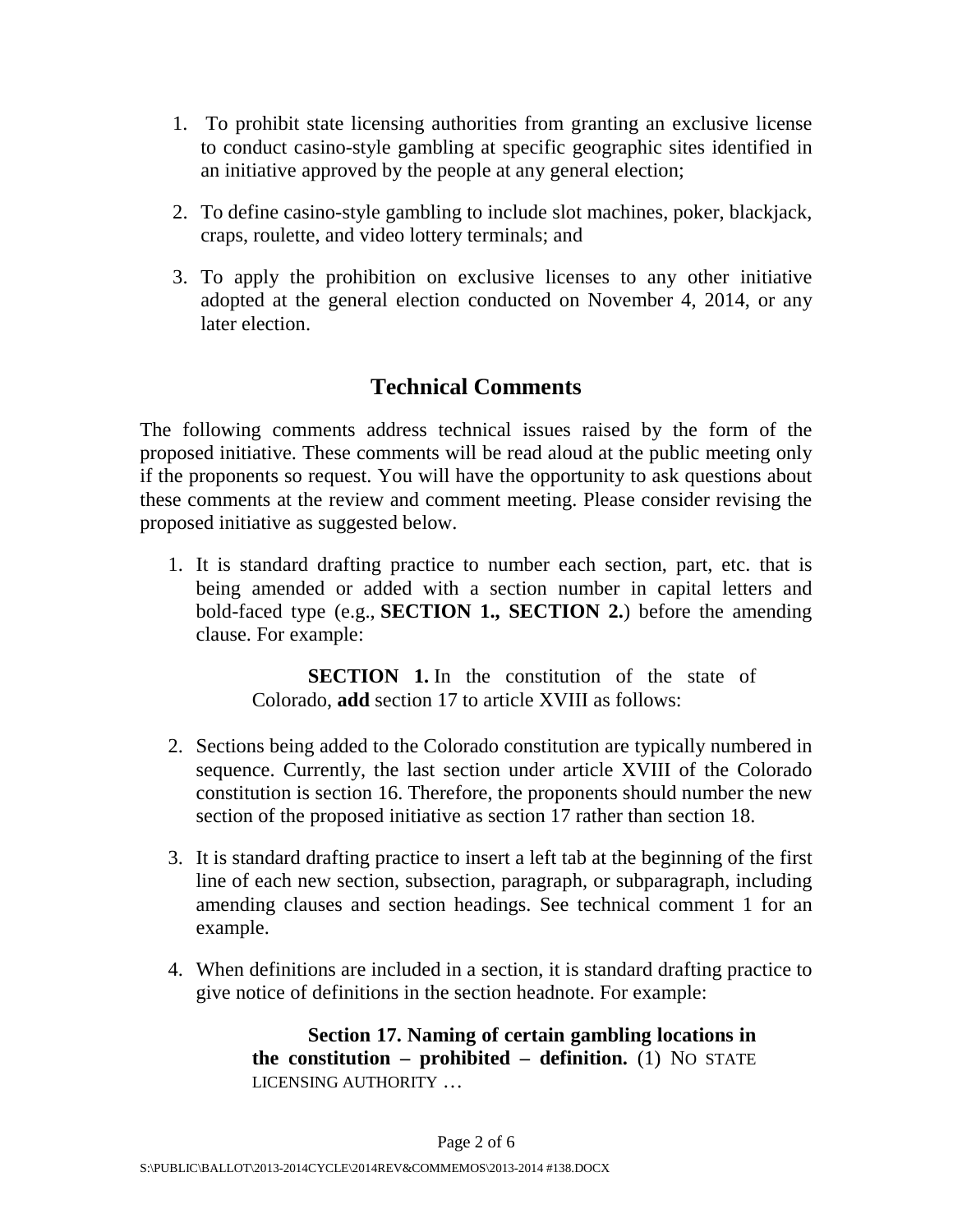- 5. It is standard drafting practice for the first line of text to immediately follow the headnote on the same line instead of appearing on a separate line from the headnote. See the example in technical comment 4.
- 6. The word "shall" should be used to indicate that a person has a duty; it should not be used as a future-tense verb. See section 2-4-401 (6.5) and (13.7), Colorado Revised Statutes, which define "must" and "shall." Simple present tense verbs should be used when possible.
	- a. With this definition of "shall", one should avoid using the phrase "no [entity] shall" in a sentence written in active voice. For example, "No state licensing authority shall grant..." means, literally, "no state licensing authority has a duty to grant...." This would allow any state licensing authority to grant the ability specified because "no state licensing authority" has a duty, implying that the action is discretionary or not prohibited. For example, the proponents may want to consider amending proposed subsection (1) to read: "A STATE LICENSING AUTHORITY SHALL NOT GRANT AN EXCLUSIVE…."
	- b. The proponents may want to consider amending proposed subsection (3) to read: "THIS PROHIBITION IS EFFECTIVE NOTWITHSTANDING ANY OTHER PROVISION OF LAW AND APPLIES TO…."
- 7.
- 8.
- 9. Subsection (2) of the proposed initiative defines "Casino-style gambling" as "the use of slot machines, poker, blackjack, craps, roulette, or video lottery terminals … as those terms are defined in article XVIII …." However, section 9 of article XVIII, which contains the limited gaming provisions, does not define "slot machines," "poker," "blackjack," "craps," "roulette," or "video lottery terminals." Section 9 (4) (b) of the Colorado constitution defines "limited gaming" as "the use of slot machines and the card games of blackjack and poker," and section 9 (7) of the Colorado constitution permits the cities of Central, Black Hawk, and Cripple Creek to approve the additional games of roulette or craps, or both, at a local election. Video lottery terminals are not included in section 9. To ensure clarity and encompass games not currently approved in article XVIII of the Colorado constitution, you may wish to change the definition of "casino-style gambling" to "*limited gaming as defined in section 9 of article XVIII of the*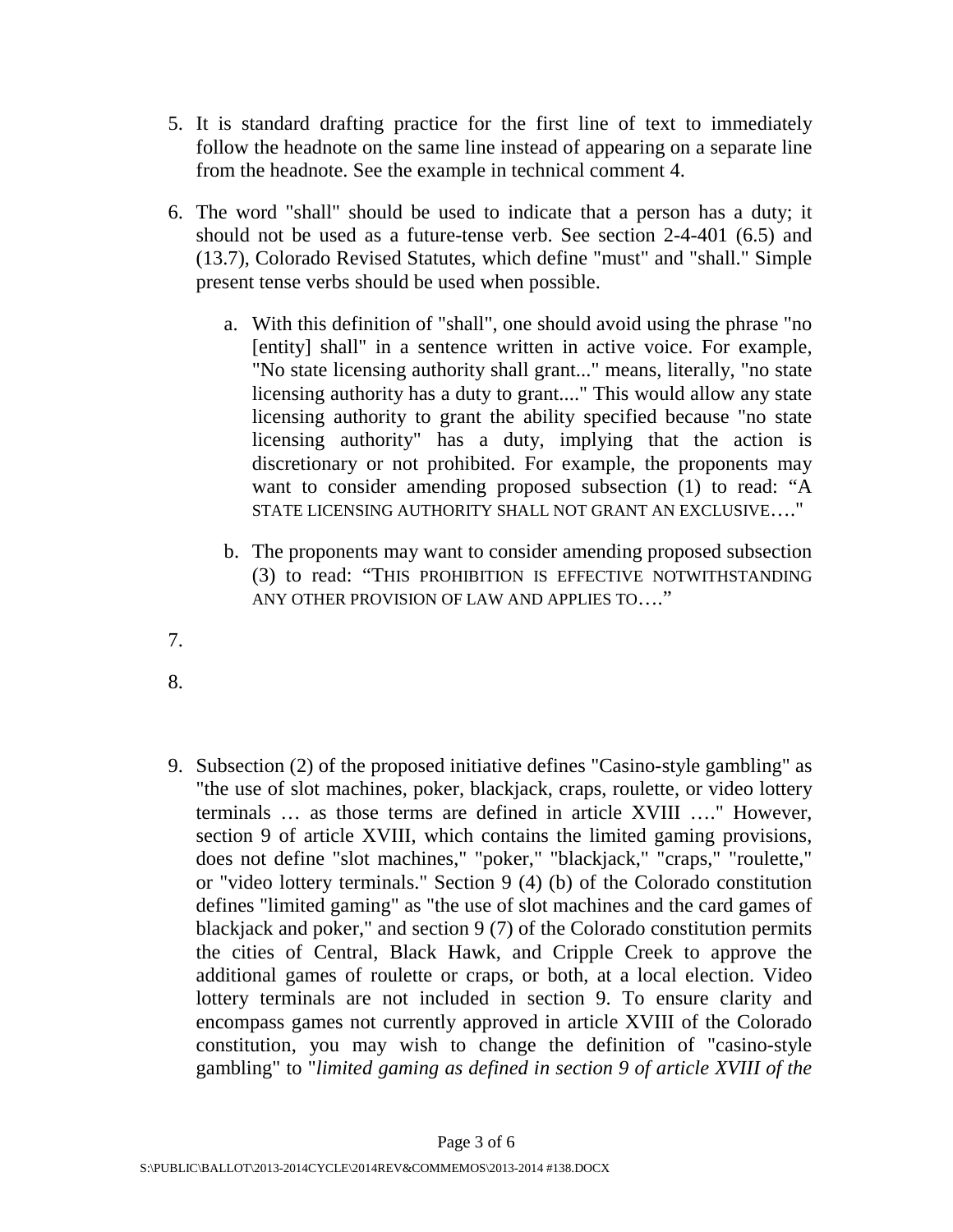*Colorado constitution and in implementing legislation and rules, including any games approved by voters on or after November 4, 2014*."

- 10.When citing a provision in the Colorado constitution, it is standard drafting practice to include the phrase "Colorado constitution" in the citation. For example, in subsection (2), "… ARE DEFINED IN ARTICLE XVIII OF THE COLORADO CONSTITUTION."
- 11.Although the text of the proposed initiative should be in small capital letters, a large capital letter should be used to indicate capitalization where appropriate. The following should be large capitalized:
	- a. The first letter of the first word of each sentence;
	- b. The first letter of proper names; and
	- c. The first letter of the first word of each entry of an enumeration paragraphed after a colon. For example, in paragraphs (a) and (b) of subsection (3), the word "THE" and the word "ANY" should have a large capital letter.

#### **Substantive Comments and Questions**

The substance of the proposed initiative raises the following comments and questions:

- 1. Section 1 (5.5) of article V of the Colorado constitution requires all proposed initiatives to have a single subject. What is the single subject of the proposed initiative?
- 2. Subsection (1) of the initiative has at least four possible interpretations, listed below. Which do you intend?
	- a. The current geographic limitation of "casino-style gambling" (as defined in this initiative) to Central City, Black Hawk, and Cripple Creek is exclusive. No "casino-style gambling" may be conducted by anyone at any other location as a result of an initiative that is not already part of the Colorado constitution.
	- b. Casino-style gambling may be conducted at other locations as a result of pending or future initiatives, but the licenses granted may not be exclusive, *i.e.*, no licensee may have a monopoly on casino-style gambling within those newly authorized areas.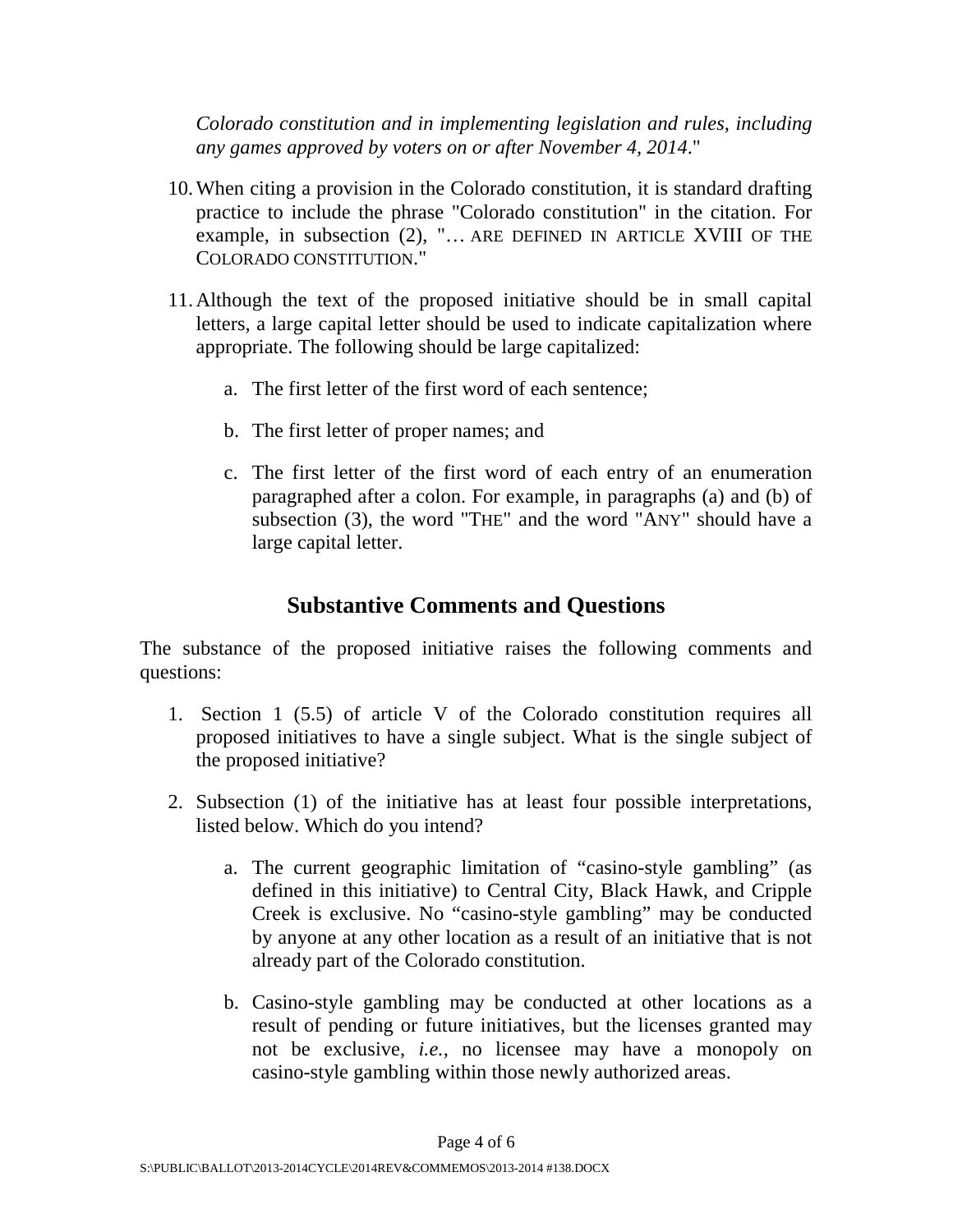- c. Casino-style gambling may be conducted at other locations as a result of future initiatives, but the licenses granted may not be exclusive either in those new locations *or* in Central City, Black Hawk, and Cripple Creek. **Note:** This interpretation is based on the absence of the word "only" or "exclusively" from subsection (3), which states that "[t]his prohibition [*i.e.*, the prohibition in subsection  $(1)$ ?]  $\ldots$  shall apply to any initiative adopted [on or after Nov. 4, 2014]" but does not specifically state that the prohibition does *not* apply to initiatives adopted *before* Nov. 4, 2014. Since Central City, Black Hawk, and Cripple Creek were "identified" in an initiative adopted before Nov. 4, 2014—which would be included in the term "any general election", as stated in subsection (1) arguably they are included in the prohibition in subsection (1) and therefore licenses granted in those areas may not be exclusive.
- d. Casino-style gambling may be conducted anywhere in Colorado. **Note:** This interpretation is also based on the absence of the term "only" or "exclusively" in subsection (3).
- 3. It appears that this initiative is written to allow it to be submitted alongside initiative 2013-2014 #141 or 142, which would prohibit single-licensee monopolies on one or more types of gambling in a single county. Under interpretation "b." above, would this initiative be redundant if it were to be passed alongside initiative 141 or 142?
- 4. Under interpretation "b.", how small a "geographic site" (the term used in subsection (1)) is intended by the proponents? For example, would it be unconstitutional for a single licensee to have an exclusive ability to conduct casino-style gambling within a specific building?
- 5. Tax revenues from limited gaming and from "extended limited gaming" (under the 2008 "Amendment 50") are distributed to specific municipalities (the cities of Central, Black Hawk, and Cripple Creek) and counties (the counties of Gilpin and Teller). If this initiative results in gaming tax revenues from other municipalities or counties, how should those revenues be distributed?
- 6. It appears that this initiative is written to allow it to be submitted alongside one of initiatives 143 through 145, which would prohibit casino-style gambling within one mile of a school. If one or more of those initiatives passed in addition to this one, would they conflict, and if so, which should prevail?